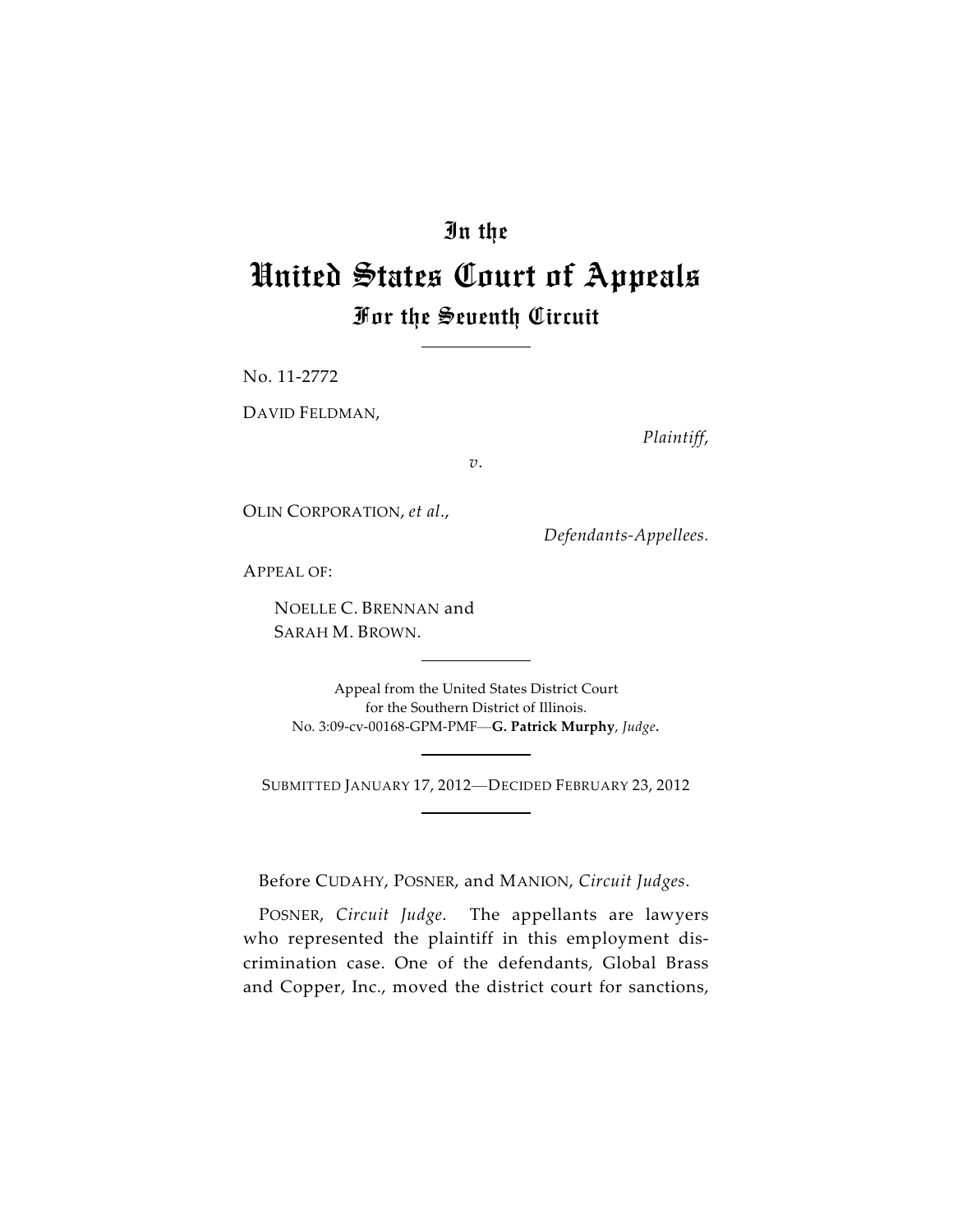pursuant both to Fed. R. Civ. P.  $11(b)$  and  $(c)(1)$  and to the court's inherent authority to impose sanctions for frivolous litigation. *Chambers v. NASCO, Inc*., 501 U.S. 32, 45-46 (1991); *Roadway Express, Inc. v. Piper*, 447 U.S. 752, 764-65 (1980); *Carr v. Tillery*, 591 F.3d 909, 919-20 (7th Cir. 2010). The basis for the motion was that the plaintiff had improperly joined Global—which had never employed the plaintiff—as a defendant. The district judge granted the motion and ordered the plaintiff to pay Global the attorneys' fees that it had incurred in defending the suit. At the same time the judge ordered the entire suit dismissed with prejudice. The plaintiff filed a timely notice of appeal from both the judgment and the attorneys' fee order on December 23, 2010. That appeal is pending.

The day before the plaintiff's notice of appeal was filed, Global informed the district court that its attorneys' fees had been \$1,475. Two months later, on February 22, 2011, the judge approved the amount requested by Global and ordered the plaintiff's lawyers the present appellants—to pay, thus relieving the plaintiff of the obligation imposed by the previous order. The approval of the amount, and the order that the lawyers rather than the plaintiff pay it, were in the form of a "memorandum and order"; there was no separate judgment document.

The lawyers (who alone could appeal from an order directed against them, *Halim v. Great Gatsby's Auction Gallery, Inc.*, 516 F.3d 557, 564 (7th Cir. 2008)) filed a notice of appeal from the February 22 order on August 3, 2011. That was long after the expiration of the 30-day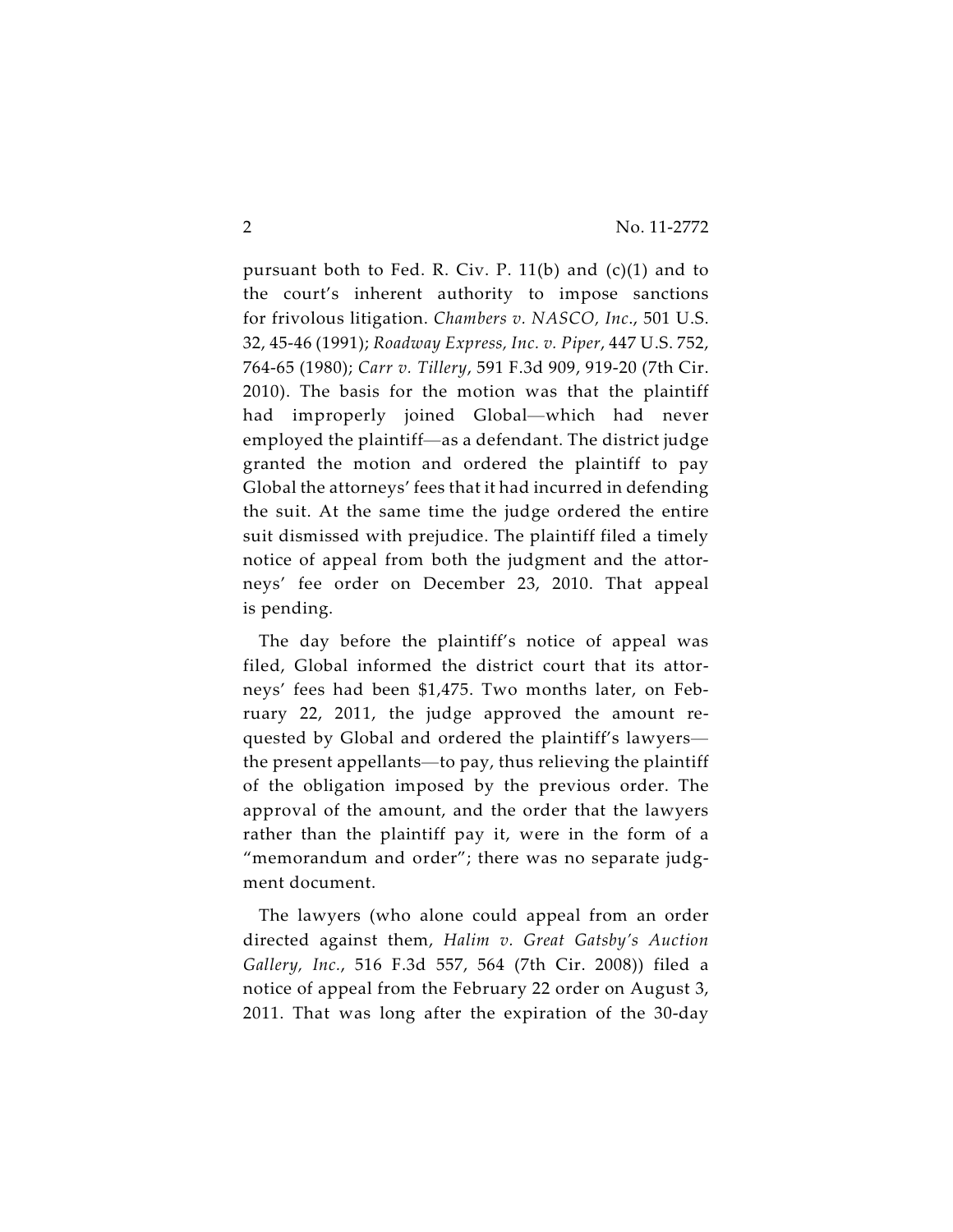deadline to appeal a civil case. 28 U.S.C. § 2107(a); Fed. R. App. P.  $4(a)(1)(A)$ . Global asks us to dismiss the appeal as untimely. In response the plaintiff's lawyers argue that because no separate judgment document ordering them to pay Global's attorneys' fees was ever entered, the order of February 22 did not become final for 150 days after the date on which that order was entered in the district court's docket, and the notice of appeal was filed within 30 days after the 150th day.

That is indeed the deadline when Fed. R. Civ. P. 58 requires a "separate document" for a judgment. Fed. R. App. P.  $4(a)(7)(A)(ii)$ . But since 2002, Rule 58(a)(3) has provided that no separate document is required "for an order disposing of a motion for attorney's fees under Rule 54" (Fed. R. Civ. P. 54); see also Fed. R. App. P.  $4(a)(4)(A)(iii)$ . Rule 54 is captioned "Judgment; Costs," and subsection (d)(2), captioned "Attorney's Fees," sets forth procedures governing motions for awards of attorneys' fees. Subsection (d)(2)(E), captioned "Exceptions," states that subsections (A) through (D) of  $(d)(2)$  "do not apply to claims for fees and expenses as sanctions for violating these rules or as sanctions under 28 U.S.C. § 1927." The plaintiff's lawyers argue that since the award of fees against them was based in part on Rule 11—one of "these rules," meaning one of the Federal Rules of Civil Procedure—the award is outside the scope of Rule 54 and hence of Rule 58(a)(3), and therefore required a separate document.

Although the rules could be better drafted, there is no merit to the argument. Subsections (A) through (D) merely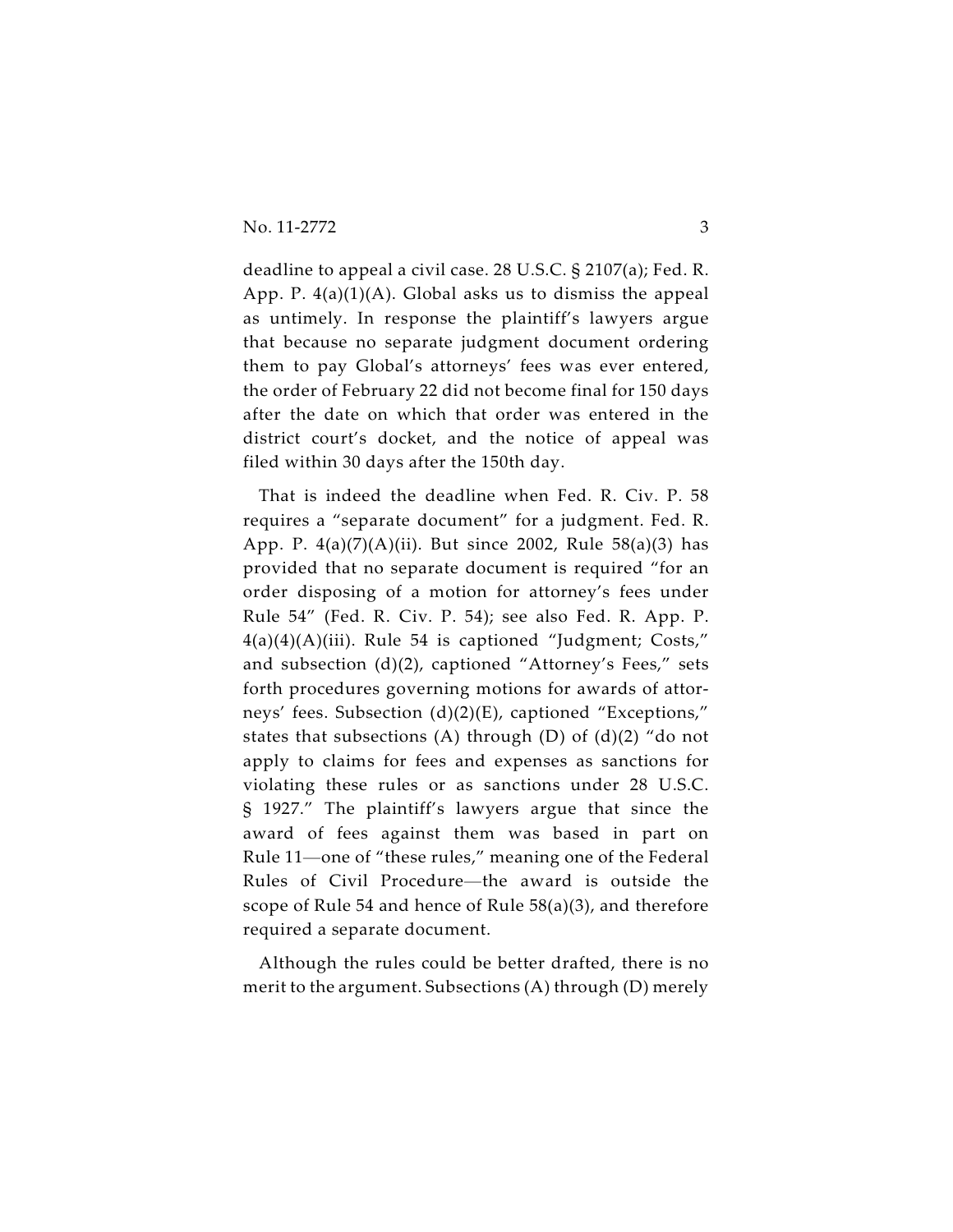specify procedures for asking for attorneys' fees, and those procedures happen to be inapplicable to a Rule 11 motion, which specifies its own procedures. See Fed. R. Civ. P. 11(c). Rule 54 does not create a right to seek attorneys' fees. The right must come from somewhere else. Once the right comes into being, however, the rule supplies the procedures for enforcing it unless, as when Rule 11 is the basis of the right, the Rule 54 procedures are inapplicable. *MRO Communications, Inc. v. American Tel. & Tel. Co*., 197 F.3d 1276, 1280-81 (9th Cir. 1999). All that the reference in Rule  $58(a)(3)$  to "an order disposing of a motion for attorney's fees *under* Rule 54" (emphasis added) can sensibly be understood to mean is that Rule 54, the rule on judgments, makes awards of attorneys' fees one type of judgment and Rule 58 designates it as a type of judgment for which a separate judgment document is not required. Rule 58 should not be read to mean that some motions for awards of attorneys' fees are "under" Rule 54 and others are "under" something else and therefore require a separate judgment document to start the 30-day appeal time running. We can't think of any reason why appeals from awards of attorneys' fees, whether awards based on violations of the Federal Rules of Civil Procedure or awards based on the courts' inherent power to sanction litigant or lawyer misconduct (or both, as in this case), should be subject to one deadline and appeals from other attorneys' fee awards subject to another.

We also can't see what difference it makes that the fee order from which the plaintiff's lawyers are appealing was directed against them rather than against their client.